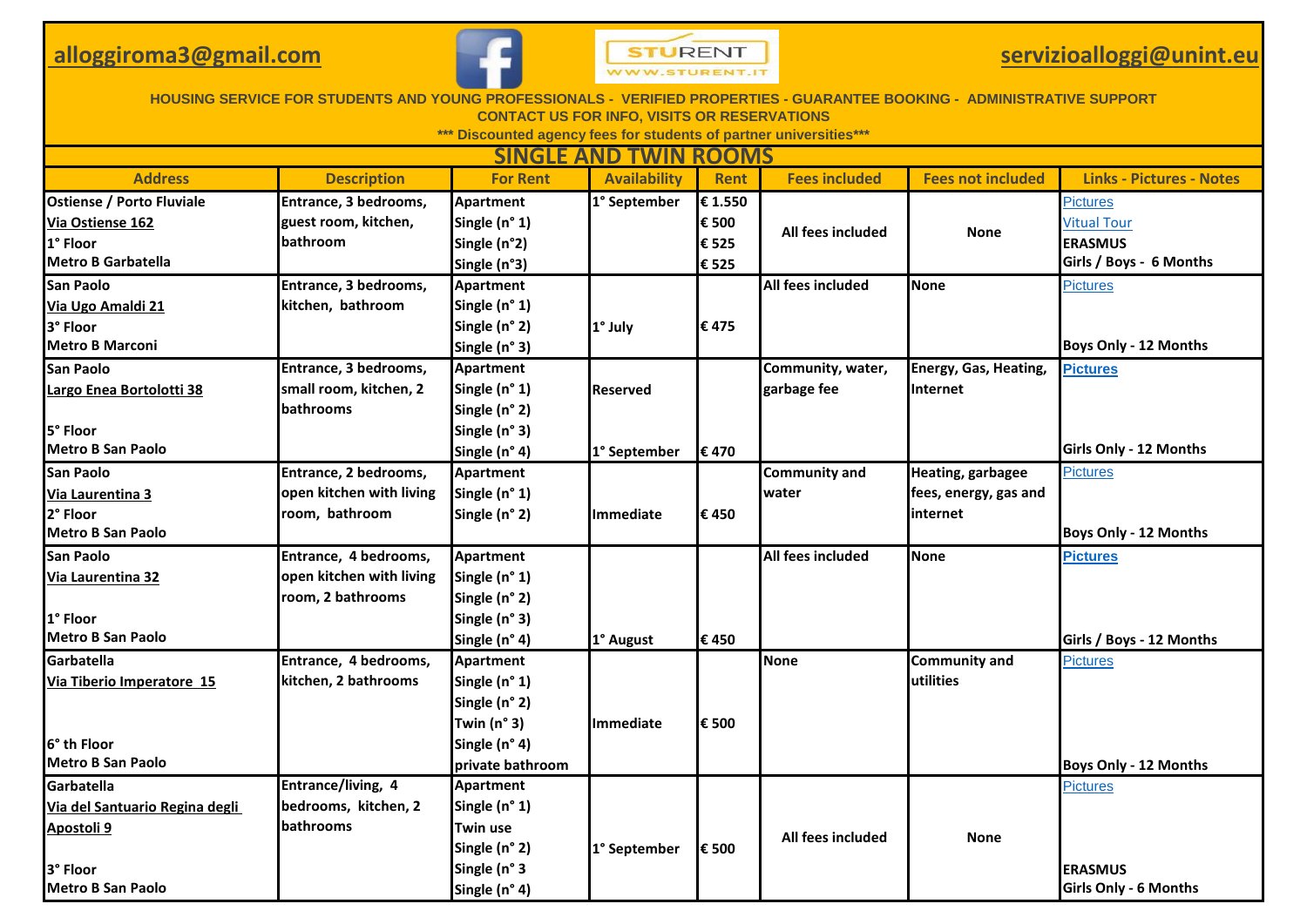| <b>Address</b>                   | <b>Description</b>       | <b>For Rent</b>          | <b>Availability</b> | <b>Rent</b> | <b>Fees included</b>   | <b>Fees not included</b>     | <b>Links - Pictures - Notes</b> |
|----------------------------------|--------------------------|--------------------------|---------------------|-------------|------------------------|------------------------------|---------------------------------|
| Garbatella                       | Entrance, open kitchen   | Apartment                |                     |             | All fees included      | <b>None</b>                  | <b>Pictures</b>                 |
| Via Giovanni Battista Magnaghi 1 | with living room, 4      | Single (n° 1)            |                     |             |                        |                              |                                 |
|                                  | bedrooms, 3 bathrooms    | Single (n° 2) with       |                     |             |                        |                              |                                 |
|                                  |                          | <b>Iprivate bathroom</b> |                     |             |                        |                              |                                 |
|                                  |                          | Twin (n° 3) with         | <b>Immediate</b>    | € 700       |                        |                              |                                 |
| Apt 2                            |                          | private bathroom         |                     |             |                        |                              |                                 |
| <b>Mezzanine Floor</b>           |                          | Single use               |                     | € 600       |                        |                              |                                 |
| Metro B Garbatella - Bus 769     |                          | Single (n° 4)            |                     |             |                        |                              | Girls Only - 12 Months          |
| <b>Testaccio</b>                 | Entrance, living room, 3 | Apartment                | 1° Settembre        | € 1.800     | All fees included      | <b>None</b>                  | <b>Pictures</b>                 |
| Via Degli Stradivari 21          | bedrooms, kitchen, 2     | Single (n° 1) with       |                     | € 600       |                        |                              | <b>Virtual Tour</b>             |
|                                  | <b>bathrooms</b>         | private bathroom         |                     |             |                        |                              |                                 |
| 2° Floor                         |                          | Single (n° 2)            |                     | € 600       |                        |                              | <b>ERASMUS</b>                  |
| <b>Metro B Piramide</b>          |                          | Single (n° 3)            |                     | € 600       |                        |                              | Girls / Boys - 11 Months        |
| Porta Portese / Trastevere       | Entrance/living, 4       | <b>Apartment</b>         |                     |             | <b>Tutte</b>           | <b>Nessuna</b>               | <b>Foto</b>                     |
| Via Cesare Pascarella 11         | bedrooms, kitchen, 2     | Single (n° 1)            | Immediate           | € 550       |                        |                              |                                 |
| 5° Floor                         | <b>bathrooms</b>         | Single (n° 2)            |                     |             |                        |                              |                                 |
|                                  |                          | Single (n° 3)            | 1° September        | € 550       |                        |                              |                                 |
| Trastevere Train St.             |                          | Single (n° 4)            |                     |             |                        |                              |                                 |
| <b>Metro B Piramide</b>          |                          | private bathroom         |                     |             |                        |                              | Girls Only - 12 Months          |
| <b>Monteverde Nuovo</b>          | Entrance, 3 bedrooms,    | <b>Apartment</b>         |                     |             | Community, water,      | <b>Energy, Gas, Internet</b> | <b>Pictures</b>                 |
| Via Di Monteverde 9              | kitchen, bathroom        | Single (n° 1)            |                     |             | heating, garbage fee   |                              | <b>Virtual Tour</b>             |
| 1° Floor                         |                          | Single (n° 2)            |                     |             |                        |                              |                                 |
| Staz.ne Quattro Venti - Bus 792  |                          | Single (n° 3)            | Immediate           | €400        |                        |                              | Girls Only - 12 Months          |
| Centro / Prati                   | Entrance, living room, 4 | Apartment                |                     |             | All fees included      | <b>None</b>                  | <b>Pictures</b>                 |
| Via Stefano Porcari 11           | bedrooms, kitchen, 2     | Single (n° 1)            | 1° September        | € 530       |                        |                              |                                 |
|                                  | bathrooms                | Single (n° 2)            |                     |             |                        |                              |                                 |
| 3° Floor - No Elevator           |                          | Single (n° 3)            |                     |             |                        |                              |                                 |
| <b>Metro A Ottaviano</b>         |                          | Single (n° 4)            |                     |             |                        |                              | Girls / Boys - 12 Months        |
| Centro/Esquilino                 | Entrance, open kitchen   | <b>Apartment</b>         |                     |             | All fees included      | <b>None</b>                  | <b>Pictures</b>                 |
| Via Alfieri 15 - Int. 8          | with living room, 3      | Single (n° 1)            |                     |             |                        |                              |                                 |
| 2° Floor                         | bedrooms, bathroom       | Single (n° 2)            | 1° October          | € 500       |                        |                              |                                 |
| Metro A Manzoni - B Cavour       |                          | Single (n° 3)            |                     |             |                        |                              | Girls / Boys - 12 Months        |
| Marconi                          | Entrance / living, 2     | Apartment                | 1° September        | € 1.200     | All fees included      | <b>None</b>                  | <b>Pictures</b>                 |
| Via Francesco Maurolico 9        | bedrooms, kitchen,       | Single (n° 1)            |                     |             |                        |                              |                                 |
| 8° Floor                         | bathroom                 | Twin $(n^{\circ} 2)$     |                     |             |                        |                              | <b>ERASMUS</b>                  |
| <b>Metro B Marconi - Bus 792</b> |                          |                          |                     |             |                        |                              | Girls / Boys - 6 Months         |
| Marconi                          | Entrance, living room, 4 | <b>Apartment</b>         | 1° September        |             | <b>Community fees,</b> | <b>Energy, Gas, Internet</b> | <b>Pictures</b>                 |
| Via Oderisi da Gubbio 224        | bedrooms, kitchen, 2     | Single (n° 1)            |                     |             | water, heating and     |                              |                                 |
|                                  | bathrooms                | Single (n° 2)            |                     | €450        | garbage fee            |                              |                                 |
| 5° Floor                         |                          | Single (n° 3)            |                     | €475        |                        |                              | <b>ERASMUS</b>                  |
| Staz.ne Trastevere - Bus 792     |                          | Single (n° 4)            |                     | € 500       |                        |                              | Girls / Boys - 6 Months         |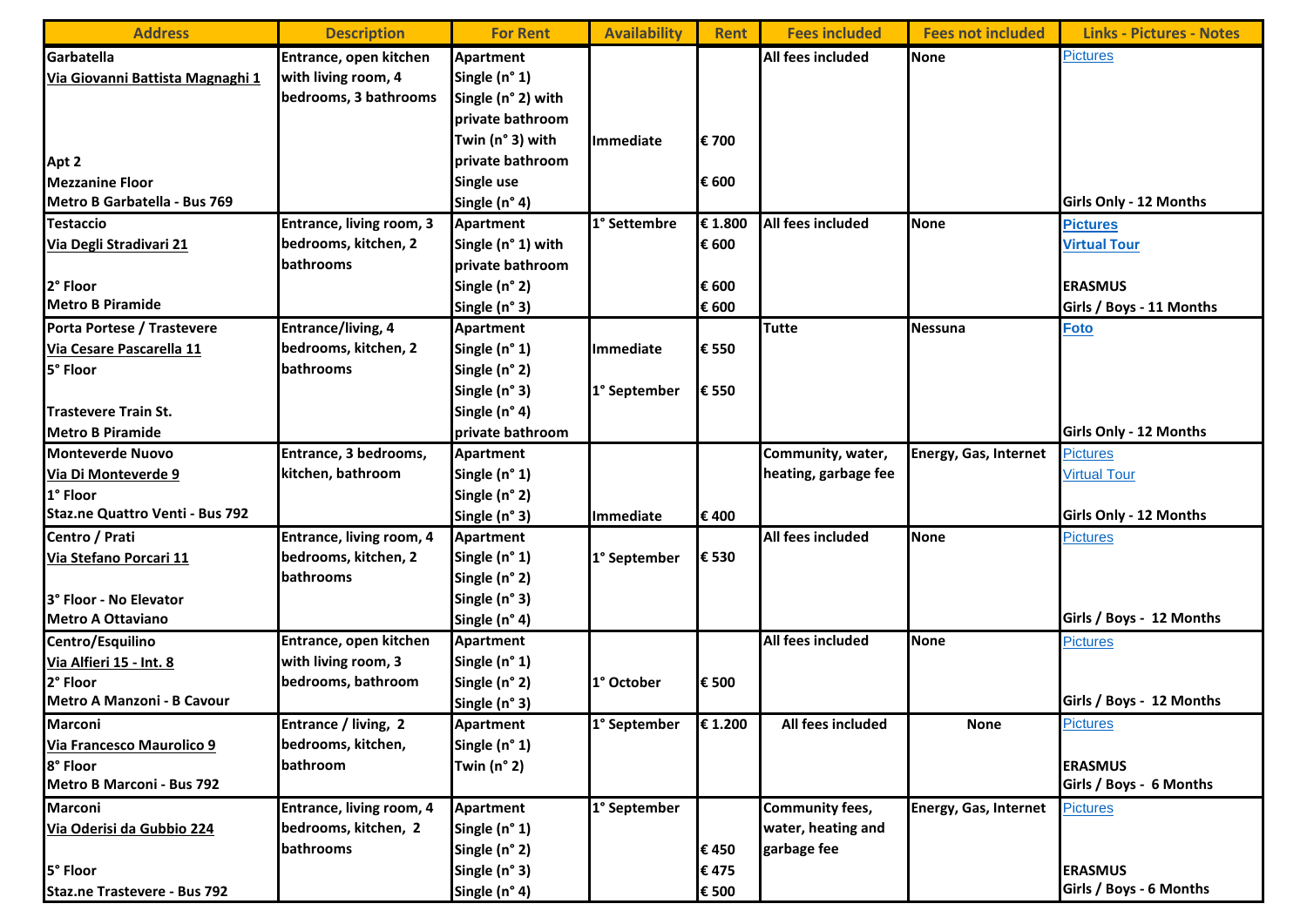| <b>Address</b>                                                         | <b>Description</b>                     | <b>For Rent</b>  | <b>Availability</b> | <b>Rent</b> | <b>Fees included</b>   | <b>Fees not included</b>     | <b>Links - Pictures - Notes</b> |  |  |
|------------------------------------------------------------------------|----------------------------------------|------------------|---------------------|-------------|------------------------|------------------------------|---------------------------------|--|--|
| <b>Marconi</b>                                                         | Entrance, 4 bedrooms,                  | <b>Apartment</b> |                     |             | All fees included      | <b>None</b>                  | <b>Pictures</b>                 |  |  |
| Via Francesco Grimaldi 5                                               | Kitchen, 2 bathrooms                   | Single (n° 1)    |                     |             |                        |                              | Virtual Tour 360°               |  |  |
|                                                                        |                                        | Single (n° 2)    |                     |             |                        |                              |                                 |  |  |
| 6° Floor                                                               |                                        | Single (n° 3)    | <b>Immediate</b>    | € 550       |                        |                              |                                 |  |  |
| Metro B Marconi - Bus 792                                              |                                        | Single (n° 4)    |                     |             |                        |                              | <b>Girls Only - 12 Months</b>   |  |  |
| <b>Marconi</b>                                                         | Entrance, 3 bedrooms,                  | Apartment        |                     |             | Community fees,        | <b>Energy and gas</b>        | <b>Pictures</b>                 |  |  |
| Via Vincenzo Brunacci 1                                                | kitchen, 2 bathrooms                   | Single (n° 1)    |                     |             | water, garbage fee,    |                              |                                 |  |  |
| 2° Floor                                                               |                                        | Single (n° 2)    |                     |             | Internet               |                              |                                 |  |  |
| Metro B San Paolo - Bus 792                                            |                                        | Single (n° 3)    | Immediate           | €450        |                        |                              | <b>Girls Only - 12 Months</b>   |  |  |
| Ardeatino/Montagnola                                                   | Entrance, living room, 5               | Apartment        | 1° September        |             |                        |                              | <b>Pictures</b>                 |  |  |
| Piazza dell'Accademia                                                  | bedrooms, kitchen, 3                   | Single (n° 1)    |                     | €400        |                        |                              |                                 |  |  |
| <b>Antiquaria 30</b>                                                   | bathrooms                              | Single (n° 2)    |                     |             |                        |                              |                                 |  |  |
| 1° Floor                                                               |                                        | Single (n° 3)    |                     | €525        | All fees included      | <b>None</b>                  |                                 |  |  |
| <b>Metro B San Paolo</b>                                               |                                        | Single (n° 4)    |                     | € 525       |                        |                              | <b>ERASMUS</b>                  |  |  |
| Bus 766 - 769 - 792 - 716                                              |                                        | Single (n° 5)    |                     | € 550       |                        |                              | Girls / Boys - 6 Months         |  |  |
| Ardeatino/Montagnola                                                   | Entrance, living room, 3               | <b>Apartment</b> |                     |             | Community fees,        | <b>Energy and Gas</b>        | <b>Pictures</b>                 |  |  |
| Via Mario Musco 19                                                     | bedrooms, kitchen, 2                   | Single (n° 1)    |                     |             | water, garbage fee,    |                              |                                 |  |  |
| <b>Mezzanine Flooro</b>                                                | bathrooms                              | Single (n° 2)    |                     |             | Internet               |                              |                                 |  |  |
| Metro B San Paolo - Bus 766-769                                        |                                        | Single (n° 3)    | <b>Immediate</b>    | € 550       |                        |                              | <b>Girls Only - 12 Months</b>   |  |  |
| <b>APARTMENTS</b><br><b>Subscrive to our FB group Rommates finders</b> |                                        |                  |                     |             |                        |                              |                                 |  |  |
| <b>San Paolo</b>                                                       | Entrance, 3 bedrooms,                  | Apartment        | 1° September        | € 1.525     | All fees included      | <b>None</b>                  | <b>Pictures</b>                 |  |  |
| Via Salvatore Pincherle 82                                             | kitchen, 2 bathrooms,                  | Single (n° 1)    |                     |             |                        |                              |                                 |  |  |
| <b>Piano Rialzato</b>                                                  | terrace                                | Single (n° 2)    |                     |             |                        |                              |                                 |  |  |
| <b>Metro B Marconi</b>                                                 |                                        | Single (n° 3)    |                     |             |                        |                              | Girls / Boys - 12 Months        |  |  |
| San Paolo                                                              | Entrance, 3 bedrooms,                  | <b>Apartment</b> | 1° October          | € 1.300     | Community, water,      | <b>Energy, Gas, Internet</b> | <b>Pictures</b>                 |  |  |
| Via Ugo Amaldi 32                                                      | kitchen, 2 bathrooms                   | Single (n° 1)    |                     |             | heating, garbage fee   |                              |                                 |  |  |
|                                                                        |                                        | Single (n°2)     |                     |             |                        |                              |                                 |  |  |
| 2° Floor                                                               |                                        | Single (n° 3)    |                     |             |                        |                              |                                 |  |  |
| <b>Metro B Marconi</b>                                                 |                                        | private bathroom |                     |             |                        |                              | Girls / Boys - 12 Months        |  |  |
| <b>Magliana</b>                                                        | Entrance, living, room, 4              | Apartment        | 1° September        | € 1.400     | None                   | <b>Community and</b>         | <b>Pictures</b>                 |  |  |
| Via Pian Due Torri 25                                                  | bedrooms, kitchenette, 2 Single (n° 1) |                  |                     |             |                        | utilities                    |                                 |  |  |
| 1° Floor                                                               | bathrooms                              | Single (n° 2)    |                     |             |                        |                              |                                 |  |  |
|                                                                        |                                        | Single (n° 3)    |                     |             |                        |                              |                                 |  |  |
| Villa Bonelli St. Bus 128                                              |                                        | Single (n° 4)    |                     |             |                        |                              | Girls / Boys - 12 Months        |  |  |
| Ardeatino/Montagnola                                                   | Entrance, living room, 3               | Apartment        | 1° September        | € 1.350     | <b>Community fees,</b> | Heating, gas, energy         | <b>Pictures</b>                 |  |  |
| V.le Pico della Mirandola 129                                          | bedrooms, kitchen, 2                   | Single (n° 1)    |                     |             | water, garbage fee,    |                              |                                 |  |  |
| 3° Floor                                                               | bathrooms                              | Single (n° 2)    |                     |             | Internet               |                              |                                 |  |  |
| <b>Metro B San Paolo</b>                                               |                                        | Single (n° 3)    |                     |             |                        |                              | <b>ERASMUS</b>                  |  |  |
| Bus 23 - 669 - 670 - 766 - 769                                         |                                        | Private bathroom |                     |             |                        |                              | Girls / Boys - 11 Months        |  |  |